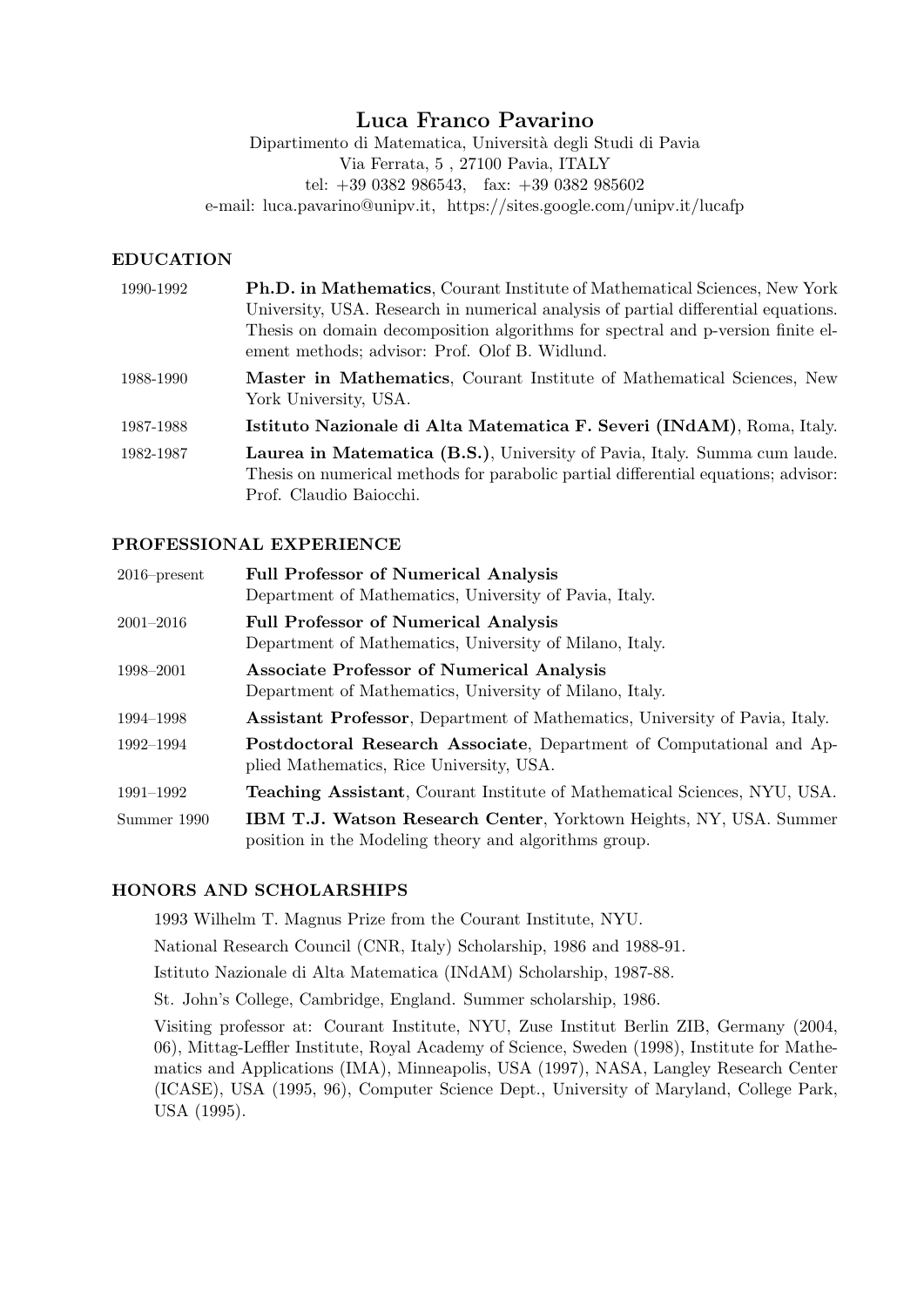#### PUBLICATIONS

- 124. L. F. Pavarino, S. Scacchi, C. Verdi, E. Zampieri, and S. Zampini, Scalable BDDC Algorithms for Cardiac Electromechanical Coupling, In Domain Decomposition Methods in Science and Engineering XXIII. C.-O. Lee et al. Springer LNCSE 116,pp. 261–268, 2017.
- 123. L. Beirão da Veiga, L. F. Pavarino, S. Scacchi, O. B. Widlund, S. Zampini, Parallel Sum Primal Spaces for Isogeometric Deluxe BDDC Preconditioners, In Domain Decomposition Methods in Science and Engineering XXIII. C.-O. Lee et al. Springer LNCSE 116,pp. 17–29, 2017.
- 122. L. Beirão da Veiga, L. F. Pavarino, S. Scacchi, O. B. Widlund, S. Zampini, Adaptive selection of primal constraints for Isogeometric BDDC Deluxe preconditioners, SIAM Journal on Scientific Computing, 39 (1): A281–A302, 2017.
- 121. P. Colli Franzone, L.F. Pavarino, S. Scacchi, Joint influence of transmural heterogeneities and wall deformation on cardiac bioelectrical activity: A simulation study. Mathematical Biosciences, 280: 71–86, 2016.
- 120. L. F. Pavarino, S. Scacchi, Isogeometric block FETI-DP preconditioners for the Stokes and mixed linear elasticity systems. Computer Methods in Applied Mechanics and Engineering, 310: 694–710, 2016.
- 119. M. Cai, L. F. Pavarino, Hybrid and multiplicative overlapping Schwarz algorithms with standard coarse spaces for mixed linear elasticity and Stokes problems. Commmunication in Computational Physics, 20 (4): 989–1015, 2016.
- 118. L. Beir˜ao da Veiga, L. F. Pavarino, S. Scacchi, O. B. Widlund, S. Zampini, BDDC deluxe for Isogeometric Analysis. In Domain Decomposition Methods in Science and Engineering XXII. R. Krause et al. Springer LNCSE 104,pp. 15–28, 2016.
- 117. T. Dickopf, M. J. Gander, L. Halpern, R. Krause, L. F. Pavarino, Eds. Domain Decomposition Methods in Science and Engineering XXII. Springer LNCSE 104, 2016.
- 116. P. Colli Franzone, L.F. Pavarino, S. Scacchi, Bioelectrical effects of mechanical feedbacks in a strongly coupled cardiac electro-mechanical model. Mathematical Models and Methods in Applied Sciences, 26 (1): 25 –57, 2016.
- 115. L. F. Pavarino, S. Scacchi, S. Zampini. Newton-Krylov-BDDC solvers for nonlinear cardiac mechanics. Computer Methods in Applied Mechanics and Engineering, 295 (1): 562 – 580, 2015.
- 114. P. Colli Franzone, L.F. Pavarino, S. Scacchi, Coupling cardiac Bidomain and contraction models: role of electromechanical feedbacks. In CMBE 2015, P. Nithiarasu et al. Eds., pp. 264 – 267, 2015.
- 113. P. Colli Franzone, L.F. Pavarino, S. Scacchi, Relationship between cardiac electrical and mechanical activation markers by coupling Bidomain and deformation models. In FIMH 2015, H. van Assen et al. (Eds.), Springer LNCS 9126, pp. 304–312, 2015.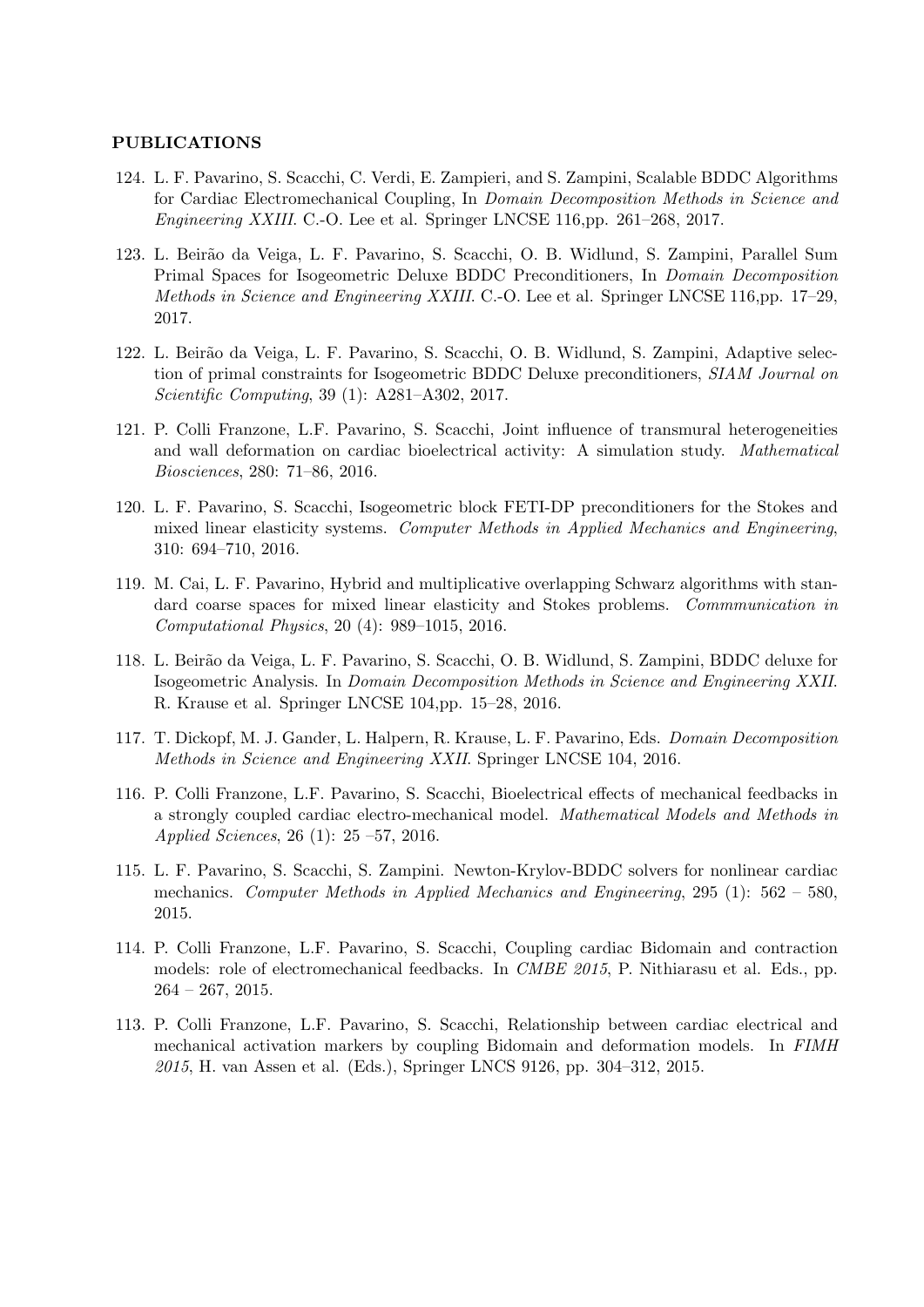- 112. M. Cai, L. F. Pavarino, O. B. Widlund, Overlapping Schwarz Methods with a Standard Coarse Space for Almost Incompressible Linear Elasticity. SIAM Journal on Scientific Computing, 37 (2): A811 – A830, 2015.
- 111. P. Colli Franzone, L.F. Pavarino, S. Scacchi, Parallel multilevel solvers for the cardiac electromechanical coupling. Applied Numerical Mathematics, 95: 140 – 153, 2015.
- 110. P. Colli Franzone, L.F. Pavarino, S. Scacchi, Mathematical Cardiac Electrophysiology, Springer, MSA Vol. 13, 2014.
- 109. P. Colli Franzone, L.F. Pavarino, S. Scacchi, Parallel coupled and uncoupled multilevel solvers for the Bidomain model of electrocardiology, In *Domain Decomposition Methods in Science* and Engineering XXI, J. Erhel et al., Eds., Springer LNCSE 98, pp. 257–264, 2014.
- 108. L. Beir˜ao da Veiga, D. Cho, L. F. Pavarino, S. Scacchi, Robust isogeometric Schwarz preconditioners for composite elastic materials, In Domain Decomposition Methods in Science and Engineering XXI, J. Erhel et al., Eds., Springer LNCSE 98, pp. 341–350, 2014.
- 107. C. Canuto, L.F. Pavarino and A. Pieri, ASM-BDDC Preconditioners with variable polynomial degree for CG- and DG-SEM, In Domain Decomposition Methods in Science and Engineering XXI, J. Erhel et al., Eds., Springer LNCSE 98, pp. 547–555, 2014.
- 106. L. Beir˜ao da Veiga, D. Cho, L. F. Pavarino, S. Scacchi, Overlapping Schwarz preconditioners for isogeometric collocation methods. Computer Methods in Applied Mechanics and Engineering, 278: 239–253, 2014.
- 105. L. Beirão da Veiga, L. F. Pavarino, S. Scacchi, O. B. Widlund, S. Zampini, Isogeometric BDDC preconditioners with deluxe scaling. SIAM Journal on Scientific Computing, 36 (3): A1118–A1139, 2014.
- 104. P. Colli Franzone, L.F. Pavarino, S. Scacchi, Effects of premature anodal stimulations on cardiac transmembrane potential and intracellular calcium distributions computed by anisotropic Bidomain models. Europace 16: 736–742, 2014.
- 103. C. Canuto, L. F. Pavarino, A. Pieri, BDDC preconditioners for continuous and discontinuous Galerkin methods using spectral/hp elements with variable local polynomial degree. IMA Journal of Numerical Analysis 34: 879–903, 2014.
- 102. P. Colli Franzone, L.F. Pavarino, S. Scacchi, Parallel multilevel solvers for cardiac electromechanical models. In Proc. of CMBE 2013 (16-18 Dec. 2013, Hong Kong), P. Nithiarasu and R. Lohner (Eds.), pp. 45–48, 2013.
- 101. P. Colli Franzone, L.F. Pavarino, S. Scacchi, Effects of anodal cardiac stimulation on  $V_m$  and  $Ca_i^{2+}$  distributions: a Bidomain study. In *FIMH 2013*, S. Ourselin, D. Rueckert, N. Smith, Eds., Springer LNCS 7945, pp. 114–122, 2013.
- 100. L. Beir˜ao da Veiga, D. Cho, L. F. Pavarino, S. Scacchi, Isogeometric Schwarz preconditioners for linear elasticity systems. Computer Methods in Applied Mechanics and Engineering, 253 (1): 439–454, 2013.
- 99. L. Beir˜ao da Veiga, D. Cho, L. F. Pavarino, S. Scacchi, BDDC preconditioners for Isogeometric Analysis. Mathematical Models Methods Applied Sciences 23(6): 1099–1142, 2013.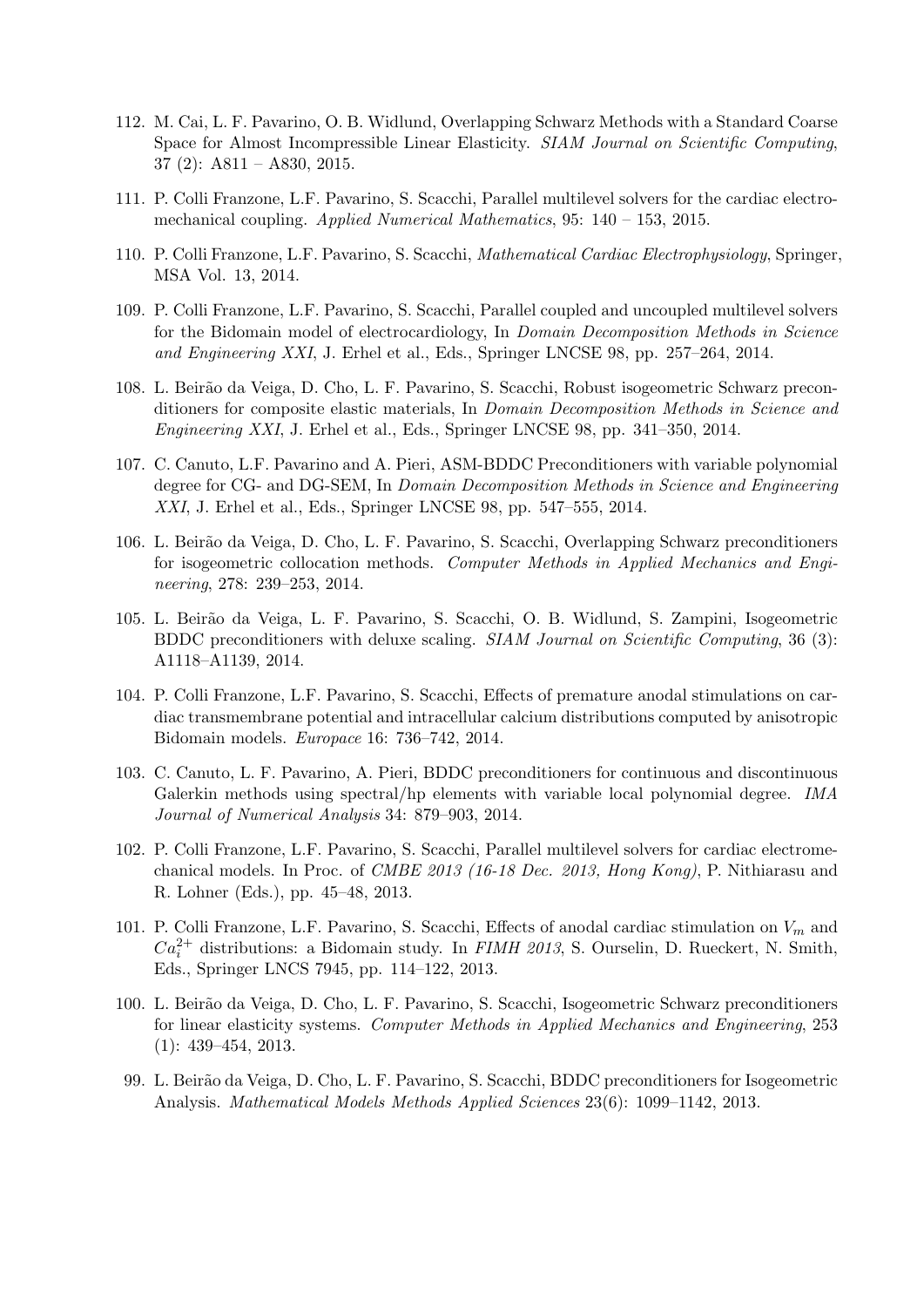- 98. P. Colli Franzone, L.F. Pavarino, S. Scacchi, A comparison of coupled and uncoupled solvers for the cardiac Bidomain model. ESAIM: Mathematical Modeling and Numerical Analysis 47(4): 1017–1035, 2013.
- 97. L. Beir˜ao da Veiga, D. Cho, L. F. Pavarino, S. Scacchi, Overlapping Schwarz methods for Isogeometric Analysis. SIAM Journal on Numerical Analysis, 50 (3): 1394–1416, 2012.
- 96. L. Beir˜ao da Veiga, C. Chinosi, C. Lovadina, L. F. Pavarino, J. Schoeberl, Quasi-optimality of BDDC methods for MITC Reissner-Mindlin problems. In Domain Decomposition Methods in Science and Engineering XX, R. Bank, M. Holst, O. Widlund, J. Xu, Eds., Springer LNCSE Vol. 91, pp. 639–646, 2013.
- 95. P. Colli Franzone, L.F. Pavarino, S. Scacchi, 3D Bidomain modeling of cardiac virtual electrode pacing. In Proc. of VPH 2012, 2012.
- 94. S. Rossi, R. Ruiz Baier, L. F. Pavarino, A. Quarteroni, An orthotropic active strain model for the numerical simulation of cardiac biomechanics. International Journal for Numerical Methods in Biomedical Engineering, 28 (6-7): 761–788, 2012.
- 93. L. Beirão da Veiga, C. Chinosi, C. Lovadina, L. F. Pavarino, BDDC preconditioners for Naghdi shell problems and MITC9 elements. Computers & Structures, 102: 28-41, 2012.
- 92. L. Ghezzi, L. F. Pavarino, E. Zampieri, Overlapping Schwarz preconditioned eigensolvers for spectral element discretizations. Applied Mathematics and Computation, 218 (15): 7700– 7710, 2012.
- 91. P. Colli Franzone, L.F. Pavarino, S. Scacchi, Cardiac excitation mechanisms, wavefront dynamics and strength - interval curves predicted by 3D orthotropic bidomain simulations. Mathematical Biosciences, 235 (1): 66–84, 2012.
- 90. P. Colli Franzone, L.F. Pavarino, S. Scacchi, Mathematical and numerical methods for reactiondiffusion models in electrocardiology. In Modeling of Physiological Flows, D. Ambrosi, A. Quarteroni, G. Rozza, Eds., MS&A Vol. 5, Springer, pp. 107–141, 2012.
- 89. S. Rossi, R. Ruiz Baier, L. F. Pavarino, A. Quarteroni, Active strain and activation models in cardiac electromechanics. Proc. Appl. Math. Mech. 11:119–120, 2011.
- 88. L.F. Pavarino and S. Scacchi, Parallel multilevel Schwarz and block preconditioners for the Bidomain parabolic-parabolic and parabolic-elliptic formulations. SIAM Journal on Scientific Computing, 33 (4): 18971919, 2011.
- 87. P. Colli Franzone, L.F. Pavarino, S. Scacchi, Anode Make and Break Excitation Mechanisms and Strength-Interval Curves: Bidomain Simulations in 3D Rotational Anisotropy. In FIMH 2011, D. Metaxas and L. Axel, Eds., Springer LNCS Vol. 6666, pp. 1–10, 2011.
- 86. P. Colli Franzone, L.F. Pavarino, S. Scacchi, Exploring anodal and cathodal make and break cardiac excitation mechanisms in a 3D anisotropic bidomain model. Mathematical Biosciences, 230 (2): 96–114, 2011.
- 85. L.F. Pavarino, O.B. Widlund, S. Zampini, BDDC preconditioners for spectral element discretizations of almost incompressible elasticity in three dimensions. SIAM Journal on Scientific Computing, 32 (6): 3604–3626, 2010.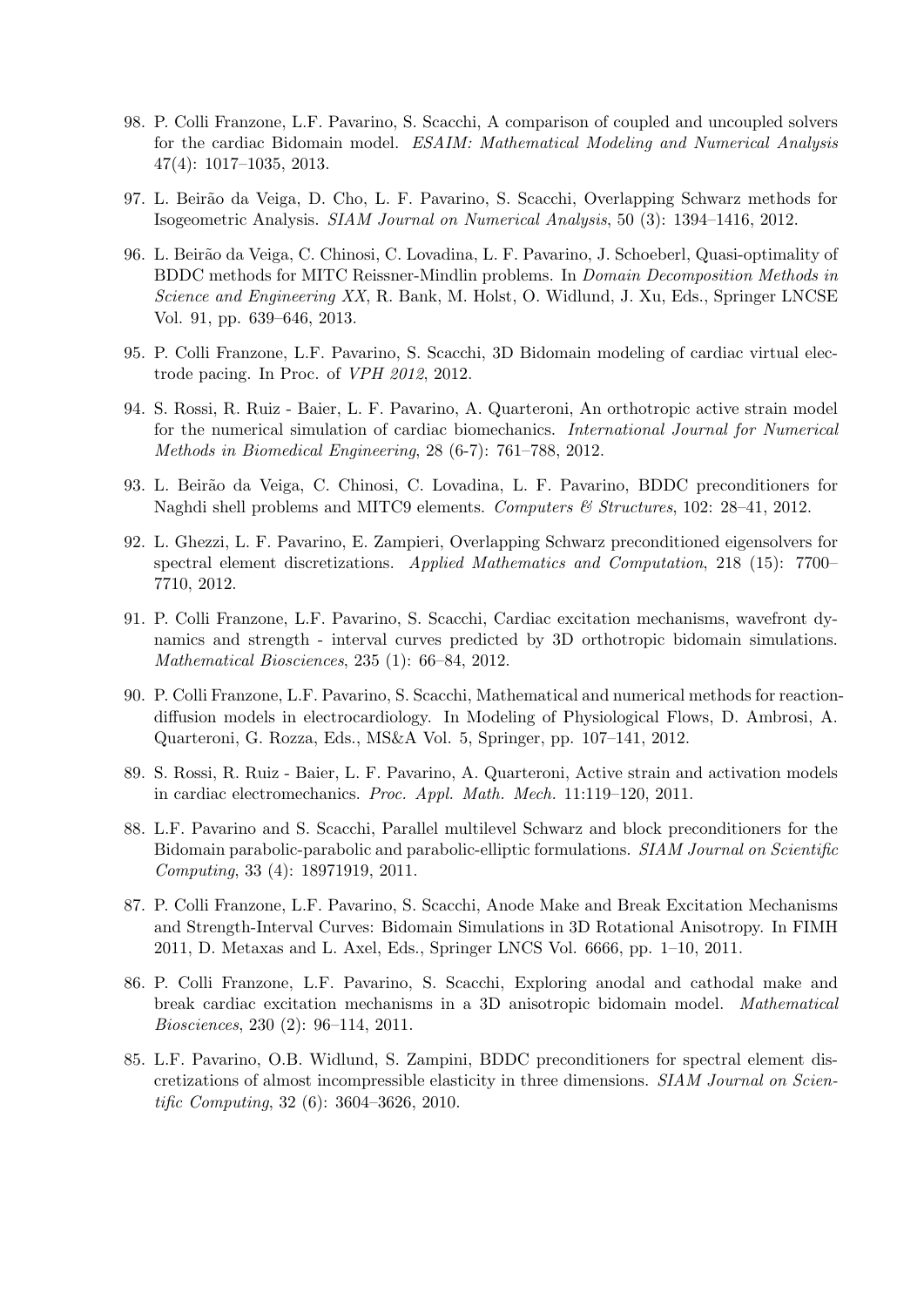- 84. P. Colli Franzone, L.F. Pavarino, S. Scacchi, Accuracy of Estimates of Cardiac Action Potential Duration from Extracellular Waveforms Simulated by the Bidomain Model. In CINC 2010, 37th Annual Computing in Cardiology Conference, IEEE Proceedings, pp. 101–104, 2010.
- 83. M. Munteanu, L. F. Pavarino and S. Scacchi. A Two-Level Newton–Krylov–Schwarz Method for the Bidomain Model of Electrocardiology. In Numerical mathematics and advanced applications 2009, Proceedings of ENUMATH 2009, G. Kreiss et al. Eds., Springer, pp. 683–691, 2010.
- 82. L.F. Pavarino and O. B. Widlund, BDDC and FETI–DP preconditioners for spectral element discretizations of almost incompressible elasticity. In ICOSAHOM 09, Spectral and High Order Methods for Partial Differential Equations, J. S. Hesthaven and E. Rønquist, Eds. Springer LNCSE Vol. 76, pp. 479–486, 2010.
- 81. S. Scacchi, P. Colli Franzone, L. F. Pavarino, and B. Taccardi, Computing cardiac recovery maps from electrograms and monophasic action potentials under heterogeneous and ischemic conditions. Mathematical Models and Methods in Applied Sciences, 20 (7): 1089 - 1127, 2010.
- 80. L. Ghezzi, L. F. Pavarino, E. Zampieri, Overlapping Schwarz preconditioners for spectral element methods in nonstandard domains and heterogeneous media Journal of Computational and Applied Mathematics, 234: 1492 - 1504, 2010.
- 79. L. Beir˜ao da Veiga, C. Chinosi, C. Lovadina and L. F. Pavarino, Robust BDDC preconditioners for Reissner - Mindlin plate bending problems and MITC elements. SIAM Journal on Numerical Analysis, 47 (6): 4214 - 4238, 2010.
- 78. P. Colli Franzone, L. F. Pavarino, S. Scacchi, Anisotropic Dynamical Modeling of the Mechanisms of ST and TQ Segment Changes during Subendocardial Ischemia. In IFMBE Proceedings, Vol. 25/2 (World Congress on Medical Physics and Biomedical Engineering, Sept. 7 - 12, 2009, Munich, Germany), Springer, 2009.
- 77. P. Colli Franzone, L. F. Pavarino, S. Scacchi and B. Taccardi, T wave polarity of simulated electrocardiograms: influence of transmural heterogeneity. International Journal of Bioelectromagnetism, 11 (1): 11 - 16, 2009.
- 76. P. Colli Franzone, L. F. Pavarino, S. Scacchi and B. Taccardi, A Bidomain numerical validation for assessing times of fast and ending repolarization from monophasic action potentials, In Progress in Industrial Mathematics at ECMI 2008, A. Fitt et al. Eds., Mathematics in Industry V. 15, Springer, 2010.
- 75. P. Colli Franzone, L. F. Pavarino, S. Scacchi and B. Taccardi, Effects of anisotropy and transmural heterogeneity on the T-wave polarity of simulated electrograms. In FIMH 2009, N. A. Ayache et al., Editors, Springer LNCS Vol. 5528, pp. 513 - 523, 2009.
- 74. M. Munteanu, L. F. Pavarino, S. Scacchi, A scalable Newton-Krylov-Schwarz method for the Bidomain reaction-diffusion system. SIAM Journal on Scientific Computing, 31 (5): 3861 -3883, 2009.
- 73. S. Scacchi, P. Colli Franzone, L. F. Pavarino, and B. Taccardi, A reliability analysis of cardiac repolarization time markers. Mathematical Biosciences, 219 (2): 113 - 128, 2009.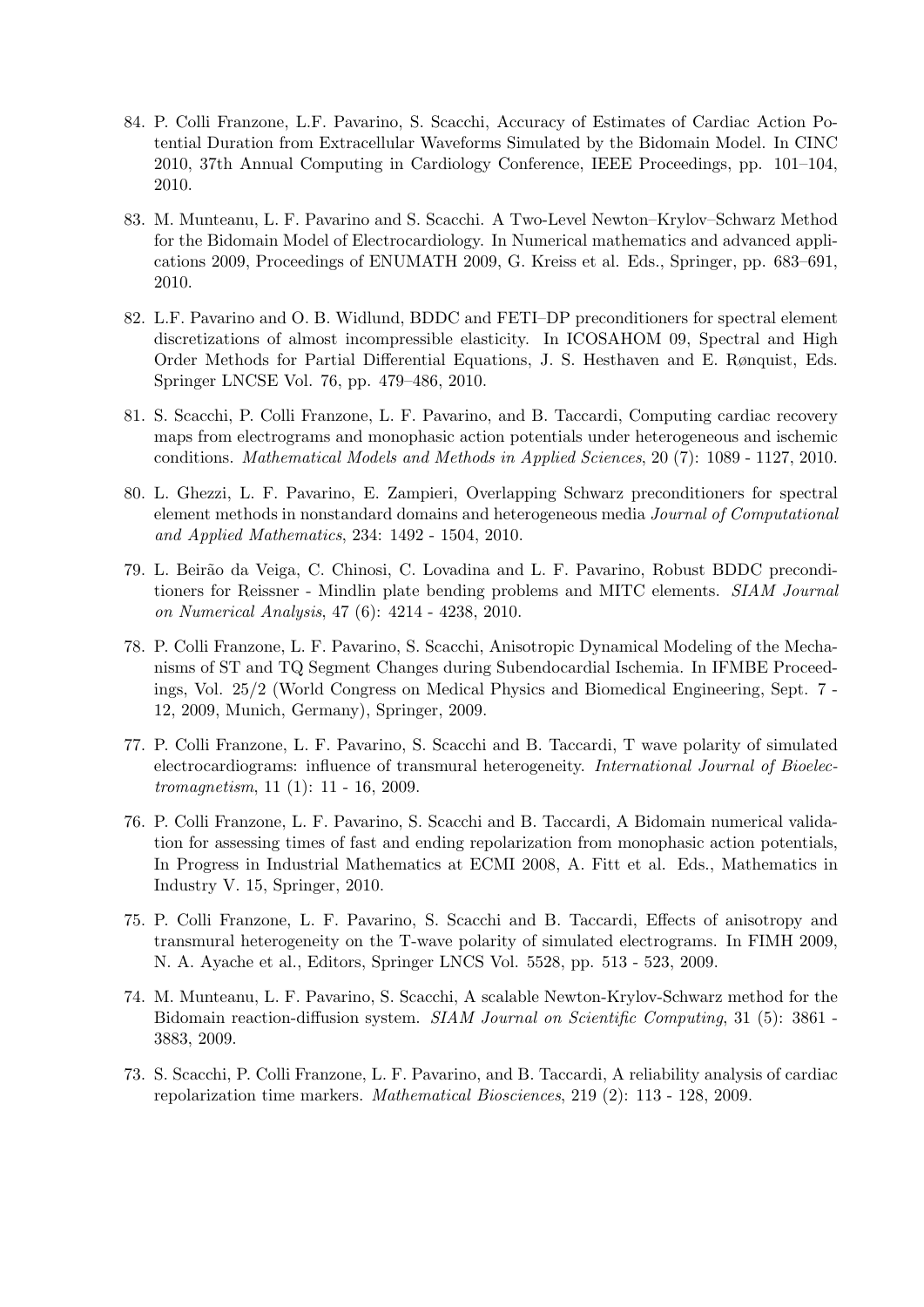- 72. M. Munteanu and L. F. Pavarino, Decoupled Schwarz algorithms for implicit discretizations of nonlinear Monodomain and Bidomain systems, Mathematical Models and Methods in Applied Sciences, 19 (7): 1065 - 1097, 2009.
- 71. S. Scacchi, P. Colli Franzone, L. F. Pavarino, and B. Taccardi, Performance evaluation of cardiac repolarization markers derived from unipolar electrograms and monophasic action potentials: a simulation study. In 35th Annual Computers in Cardiology Conference, IEEE Proceedings, pp. 593-6, 2008.
- 70. M. Munteanu and L. F. Pavarino, An overlapping additive Schwarz-Richardson method for monotone nonlinear parabolic problems, Electronic Transaction on Numerical Analysis, 30: 359 - 376, 2008.
- 69. A. Klawonn, L. F. Pavarino and O. Rheinbach, Spectral element FETI-DP and BDDC preconditioners with multielement subdomains, Computer Methods in Applied Mechanics and Engineering, 198: 511 - 523, 2008.
- 68. P. Colli Franzone, L. F. Pavarino, S. Scacchi and B. Taccardi, Modeling ventricular repolarization: effects of transmural and apex-to-base heterogeneities in action potential durations, Mathematical Biosciences, 214 (1): 140 - 152, 2008.
- 67. L. F. Pavarino and S. Scacchi, Multilevel additive Schwarz preconditioners for the Bidomain reaction-diffusion system, SIAM Journal on Scientific Computing, 31 (1): 420 - 443, 2008.
- 66. A. Klawonn, O. Rheinbach and L. F. Pavarino, Exact and inexact FETI-DP methods for spectral elements in two dimensions, in *Domain Decomposition Methods in Science and En*gineering XVII, U. Langer et al., Editors, Springer LNCSE Vol. 60, pp. 279 - 286, 2008.
- 65. M. Munteanu and L. F. Pavarino, An overlapping additive Schwarz-Richardson method for monotone nonlinear parabolic problems, in *Domain Decomposition Methods in Science and* Engineering XVII, U. Langer et al., Editors, Springer LNCSE Vol. 60, pp. 599 - 606, 2008.
- 64. S. Scacchi and L. F. Pavarino, Multilevel Schwarz and multigrid preconditioners for the Bidomain system, in Domain Decomposition Methods in Science and Engineering XVII, U. Langer et al., Editors, Springer LNCSE Vol. 60, pp. 631 - 638, 2008.
- 63. P. Colli Franzone, L. F. Pavarino and S. Scacchi, Dynamical effects of myocardial ischemia in anisotropic cardiac models in three dimensions, Mathematical Models and Methods in Applied Sciences, 17 (12): 1965-2008, 2007.
- 62. P. Colli Franzone, L. F. Pavarino, S. Scacchi and B. Taccardi, Monophasic action potentials generated by bidomain modeling as a tool for detecting cardiac repolarization times, Americal Journal of Physiology Heart and Circulation, 293 (5): H2771-H2785, 2007.
- 61. P. Colli Franzone, L. F. Pavarino, S. Scacchi and B. Taccardi, A quantitative analysis of recovery time markers from unipolar electrograms. Journal of Electrocardiology, 40(4): S75-S76, 2007.
- 60. P. Colli Franzone, L. F. Pavarino, S. Scacchi and B. Taccardi, Determining recovery times from transmembrane action potentials and unipolar electrograms in normal heart tissue, in FIMH07, F.B. Sachse and G. Seemann, Editors, Springer LNCS Vol. 4466, pp. 139 - 149, 2007.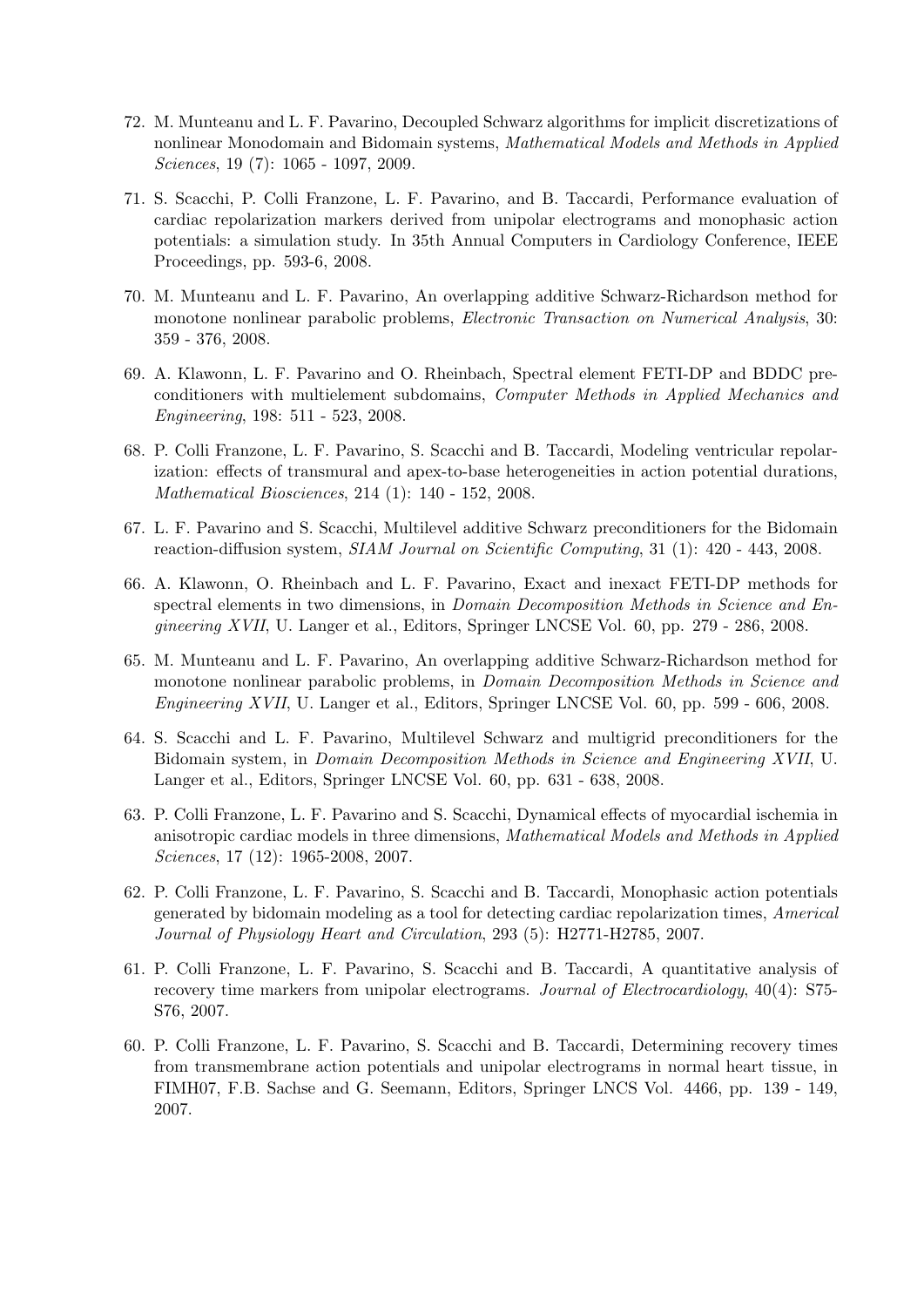- 59. M. Munteanu and L. F. Pavarino, Implicit parallel solvers in computational electrocardiology. in Applied Analysis and Differential Equations, O. Carja and I. I. Vrabie, Editors, World Scientific, pp. 255–266, 2007.
- 58. L. F. Pavarino, E. Zampieri, R. Pasquetti, F. Rapetti, Overlapping Schwarz methods for Fekete and Gauss-Lobatto spectral elements, SIAM Journal on Scientific Computing, 29 (3): 1073–1092, 2007.
- 57. L. F. Pavarino, BDDC and FETI-DP preconditioners for spectral element discretizations. Computer Methods in Applied Mechanics and Engineering, 196 (8): 1380-1388, 2007.
- 56. R. Pasquetti, F. Rapetti, L. F. Pavarino, E. Zampieri, Neumann-Neumann-Schur complement methods for Fekete spectral elements, Journal of Engineering Mathematics, 56 (3): 323–335, 2006.
- 55. P. Colli Franzone, L. F. Pavarino and B. Taccardi, Effects of transmural electrical heterogeneities and electrotonic interactions on the dispersion of cardiac repolarization and action potential duration: a simulation study, Mathematical Biosciences, 204 (1): 132–165, 2006.
- 54. L. Beirão da Veiga, C. Lovadina and L. F. Pavarino, Positive Definite Balancing Neumann-Neumann preconditioners for Nearly Incompressible Elasticity, Numerische Mathematik, 104 (3): 271-296, 2006.
- 53. P. Colli Franzone, P. Deuflhard, B. Erdmann, J. Lang, L. F. Pavarino. Adaptivity in Space and Time for Reaction-Diffusion Systems in Electrocardiology, SIAM Journal on Scientific Computing, 28 (3): 942-962, 2006.
- 52. R. Pasquetti, L. F. Pavarino, F. Rapetti, E. Zampieri, Overlapping Schwarz preconditioners for Fekete spectral elements, in Domain Decomposition Methods in Science and Engineering XVI, O. B. Widlund and D. E. Keyes, Editors, Springer LNCSE Vol. 55, pp. 717 - 724, 2006.
- 51. P. Colli Franzone, L. F. Pavarino, G. Savarè, Computational Electrocardiology: mathematical and numerical modeling, in Complex Systems in Biomedicine, A. Quarteroni et al. Editors, Springer, pp. 187–241, 2006.
- 50. L. F. Pavarino and E. Zampieri, Overlapping Schwarz and spectral element methods for linear elasticity and elastic waves, Journal of Scientific Computing, 27 (1-3): 51-73, 2006.
- 49. E. Zampieri and L. F. Pavarino, Implicit spectral element methods and Neumann-Neumann preconditioners for acoustic waves, Computer Methods in Applied Mechanics and Engineering, 195 (19-22), pp. 2649–2673, 2006.
- 48. E. Zampieri and L. F. Pavarino, An explicit second order spectral element method for acoustic waves, Advances in Computational Mathematics, 25 (4): 381-401, 2006.
- 47. E. Zampieri and L. F. Pavarino, Approximation of acoustic waves by explicit Newmark's schemes and spectral element methods, Journal of Computational and Applied Mathematics, 185 (2), pp. 308–325, 2006.
- 46. B. Taccardi, B. B. Punske, F. Sachse, X. Tricoche, P. Colli Franzone, L. F. Pavarino, C. Zabawa, Intramural activation and repolarization sequence in canine ventricles. Experimental and simulation studies, Journal of Electrocardiology, 38 (4), pp. 131–137, 2005.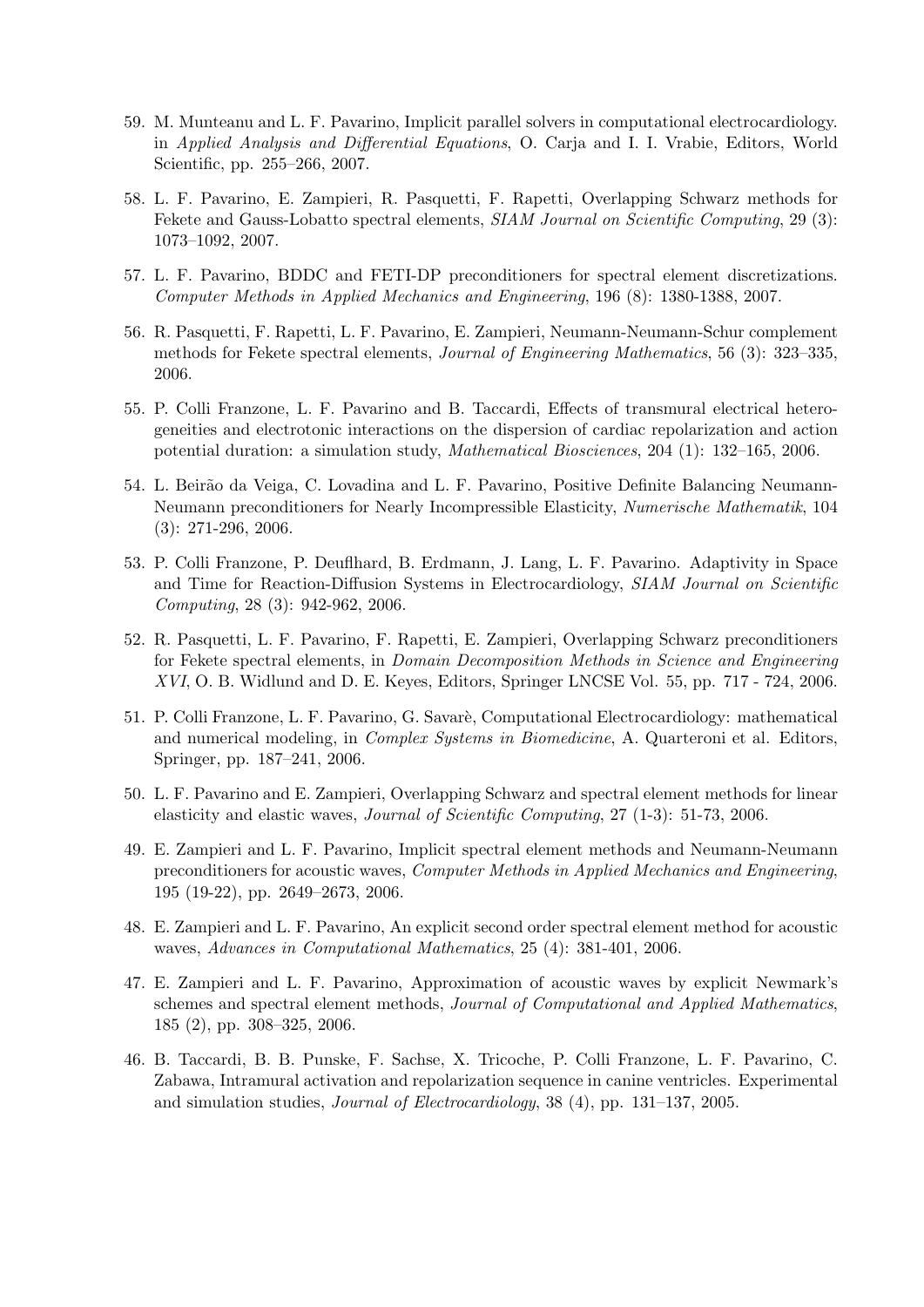- 45. P. Colli Franzone, L. F. Pavarino and B. Taccardi, Simulating patterns of excitation, repolarization and action potential duration with cardiac Bidomain and Monodomain models, Mathematical Biosciences, 197 (1), pp. 35–66, 2005.
- 44. P. Colli Franzone, L. F. Pavarino and B. Taccardi, Monodomain simulations of excitation and recovery in cardiac blocks with intramural heterogeneity, in Functional Imaging and Modeling of the Heart (FIMH05), A. Frangi et al. Editors, Springer LNCS Vol. 3504, pp. 267–277, 2005.
- 43. L. F. Pavarino, Domain Decomposition Methods and Scientific Computing Applications, Bollettino UMI Sez. B, (8) 8-B, pp. 21–54, 2005.
- 42. P. Colli Franzone, L. F. Pavarino, Numerical simulation of cardiac reaction-diffusion models: normal and reentry dynamics, Rendiconti Istituto Lombardo Accademia di Scienze e Lettere, A, 138, pp. 35–68, 2004.
- 41. L. F. Pavarino and P. Colli Franzone, Parallel solution of Cardiac Reaction-Diffusion Models, in Domain Decomposition Methods in Science and Engineering, R. Kornhuber et al. Editors, Springer LNCSE Vol. 40, pp. 669–676, 2004.
- 40. P. Colli Franzone, L. F. Pavarino and B. Taccardi, Modeling anisotropic and heterogeneous cardiac models: parallel simulations, MEDICON X, IFMBE Proceedings, Vol. 6, 2004.
- 39. P. Colli Franzone and L. F. Pavarino, A parallel solver for reaction-diffusion systems in computational electrocardiology, Mathematical Models and Methods in Applied Sciences, 14 (6), pp. 883–911, 2004.
- 38. P. Colli Franzone, L. F. Pavarino and B. Taccardi, A Parallel Solver for Anisotropic Cardiac Models, in Computers in Cardiology 30, IEEE Proceedings, pp. 781–784, 2003.
- 37. P. Goldfeld, L. F. Pavarino and Olof B. Widlund, Balancing Neumann-Neumann Preconditioners for Mixed Approximations of Heterogeneous Problems in Linear Elasticity, Numerische Mathematik, 95 (2), pp. 283–324, 2003.
- 36. L. F. Pavarino and A. Toselli, Editors, Recent Developments in Domain Decomposition Methods, Lecture Notes in Computational Science and Engineering, vol. 23, Springer-Verlag, 2002.
- 35. P. Goldfeld, L. F. Pavarino and Olof B. Widlund, Balancing Neumann-Neumann Methods for Mixed Approximations of Linear Elasticity, in Recent Developments in Domain Decomposition Methods, L. F. Pavarino and A. Toselli, Editors, Lecture Notes in Computational Science and Engineering, vol. 23, pp. 53–76, Springer-Verlag, 2002.
- 34. L. F. Pavarino and Olof B. Widlund, Balancing Neumann-Neumann methods for incompressible Stokes equations, Communication on Pure and Applied Mathematics, 55 (3), pp. 302–335, 2002.
- 33. L. F. Pavarino and Olof B. Widlund, Building preconditioners for incompressible Stokes equations from saddle point solvers of smaller dimensions, in Domain Decomposition Methods in Science and Engineering, N. Debit et al. Editors, International Center for Numerical Methods in Engineering (CIMNE), pp. 271–278, 2002.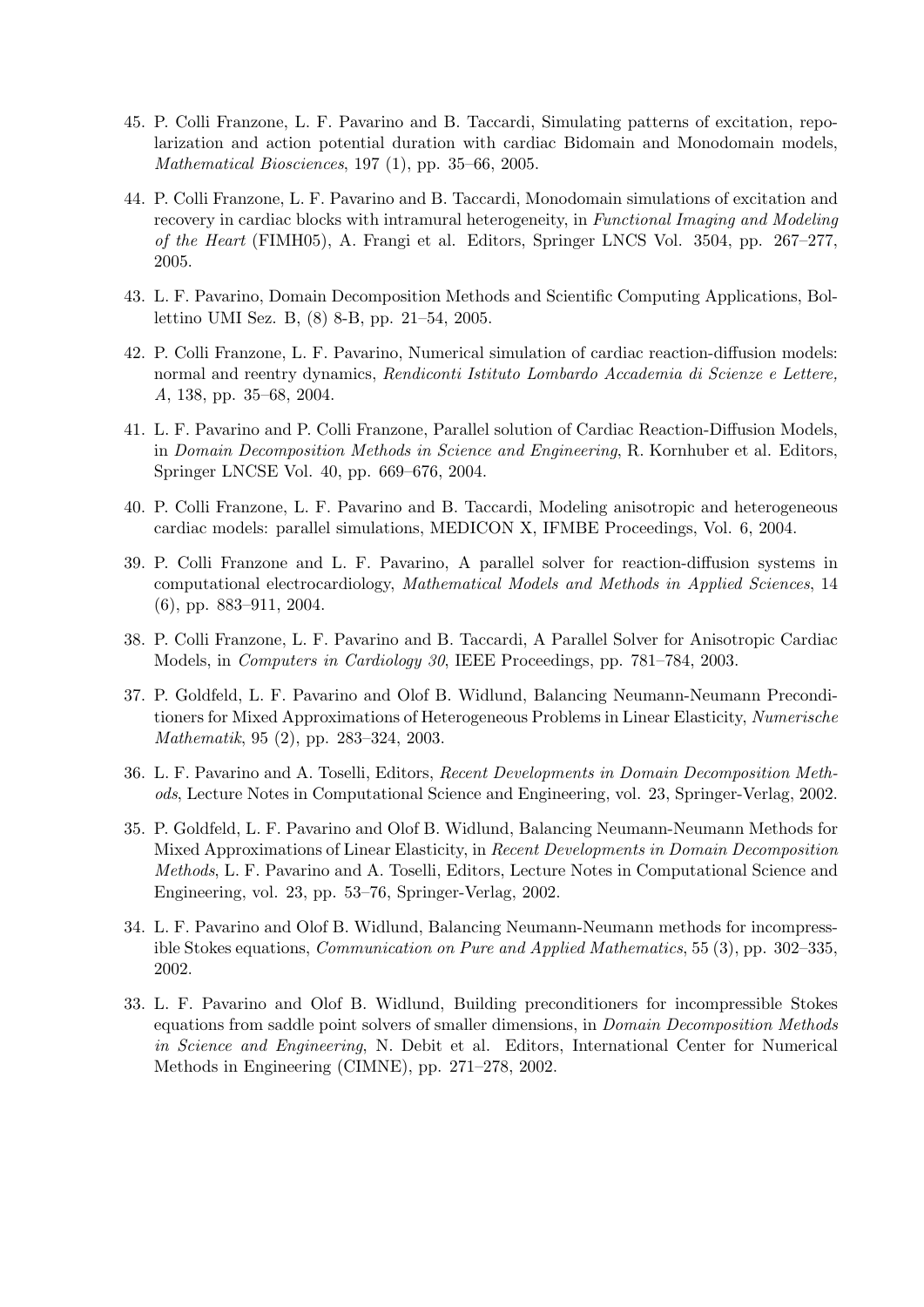- 32. L. F. Pavarino, Overlapping Schwarz Preconditioners for Spectral Element Discretizations of Convection-Diffusion Problems, International Journal for Numerical Methods in Engineering, 53, pp. 1005–1023, 2002.
- 31. L. F. Pavarino and E. Zampieri, Preconditioners for Spectral Discretizations of the Helmholtz's Equation with Sommerfeld Boundary Conditions, Computer Methods in Applied Mechanics and Engineering, 190, pp. 5341–5356, 2001.
- 30. T. Warburton, L. F. Pavarino and J. S. Hesthaven, A Pseudo-spectral Scheme for the Incompressible Navier-Stokes Equations using Unstructured Spectral Elements, Journal of Computational Physics, 164 (1), pp. 1–21, 2000.
- 29. L. F. Pavarino and T. Warburton, Overlapping Schwarz Methods for Unstructured Spectral Elements, Journal of Computational Physics, 160 (1), pp. 298–317, 2000.
- 28. L. F. Pavarino, Indefinite Overlapping Schwarz Methods for Time-dependent Stokes Problems, Computer Methods in Applied Mechanics and Engineering, 187 (1-2), pp. 35–51, 2000.
- 27. L. F. Pavarino, Domain Decomposition Methods with Small Overlap for  $Q_n Q_{n-2}$  Spectral Elements, Applied Numerical Mathematics, 33 (1-4), pp. 463–470, 2000.
- 26. A. Klawonn and L. F. Pavarino, A Comparison of Overlapping Schwarz Methods and Block Preconditioners for Saddle Point Problems, Numerical Linear Algebra and Applications, 7 (1), pp. 1–25, 2000.
- 25. L. F. Pavarino and O. B. Widlund, Iterative Substructuring Methods for Spectral Element Discretizations of Elliptic Systems in Three Dimensions, in Parallel Solution of Partial Differential Equations, P. Bjørstad and M. Luskin, editors, IMA Volumes in Mathematics and its Applications, n. 120, Springer, pp. 1–30 , 2000.
- 24. L. F. Pavarino and O. B. Widlund, Iterative Substructuring Methods for Spectral Element Discretizations of Elliptic Systems. II: Mixed Methods for Linear Elasticity and Stokes Flow, SIAM Journal on Numerical Analysis, 37 (2), pp. 375–402, 2000.
- 23. L. F. Pavarino and O. B. Widlund, Iterative Substructuring Methods for Spectral Element Discretizations of Elliptic Systems. I: Compressible Linear Elasticity, SIAM Journal on Numerical Analysis, 37 (2), pp. 353–374, 2000.
- 22. L. F. Pavarino, Domain decomposition algorithms for first-order system least squares methods, Electronic Transaction on Numerical Analysis, 8, pp. 1–14, 1999.
- 21. L. F. Pavarino, Preconditioners for Mixed Spectral Element Methods for Elasticity and Stokes Problems, in Ninth International Conference in Domain Decomposition Methods P. Bjørstad, M. Espedal, D. Keyes, editors, Domain Decomposition Press, 1999.
- 20. L. F. Pavarino, Preconditioners for  $Q_n P_{n-1}$  Spectral Elements, in ENUMATH-97, Second European Conference on Numerical Mathematics and Advanced Applications, H. G. Bock et al., editors, World Scientific, 1998.
- 19. L. F. Pavarino, Domain Decomposition Algorithms for Saddle Point Problems, in Domain Decomposition Methods 10, J. Mandel, C. Farhat, and X.-C. Cai editors, Contemporary Mathematics, Volume 218, pp. 138–157, American Mathematical Society, 1998.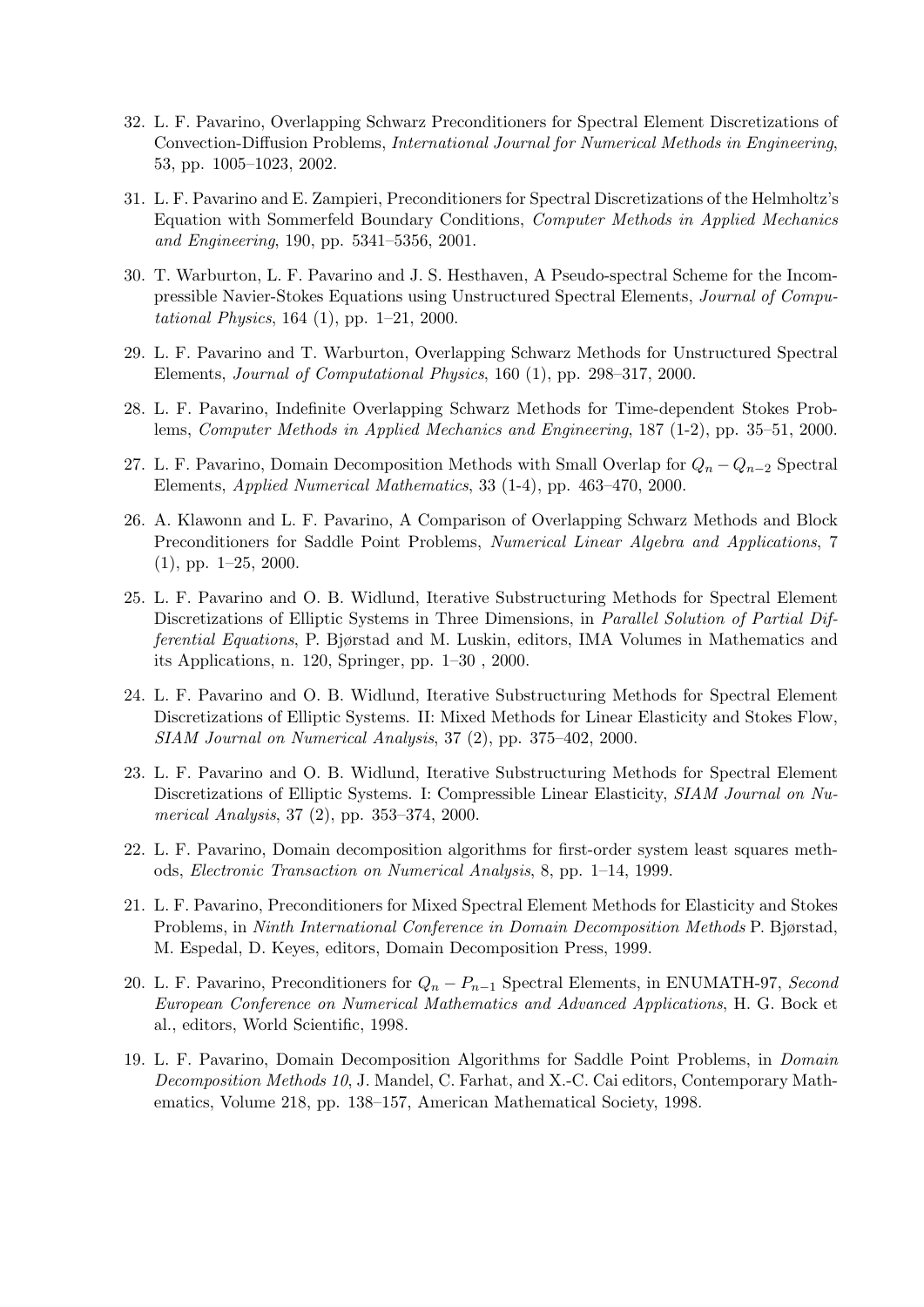- 18. A. Klawonn and L. F. Pavarino, Overlapping Schwarz Methods for Elasticity and Stokes Problems, Computer Methods in Applied Mechanics and Engineering, 165 (1-4), pp. 233–245, 1998.
- 17. A. Klawonn and L. F. Pavarino, An Overlapping Additive Schwarz Method for a Saddle Point Problem from Linear Elasticity, in Iterative Methods in Scientific Computation, J. Wang, M. B. Allen III, B. M. Chen and T. Mathew, editors., IMACS Series in Computational and Applied Mathematics, Vol. 4, pp. 219-224, 1998.
- 16. L. F. Pavarino, Preconditioned mixed spectral element methods for elasticity and Stokes problems, SIAM Journal on Scientific Computing, 19 (6), pp. 1941–1957, 1998.
- 15. L. F. Pavarino, Preconditioned conjugate residual methods for mixed spectral discretizations of elasticity and Stokes problems, Computer Methods in Applied Mechanics and Engineering, 146, pp. 19–30, 1997.
- 14. L. F. Pavarino, Neumann-Neumann algorithms for spectral elements in three dimensions, RAIRO Mathematical Modelling and Numerical Analysis, 31, pp. 471–493, 1997.
- 13. L. F. Pavarino and O. B. Widlund, Iterative substructuring methods for spectral elements: Problems in three dimensions based on numerical quadrature, Computers and Mathematics with Applications. 33 (1/2), pp. 193–209, 1997.
- 12. L. F. Pavarino and O. B. Widlund, A polylogarithmic bound for an iterative substructuring method for spectral elements in three dimensions, SIAM Journal on Numerical Analysis 33 (4), pp. 1303–1335, 1996.
- 11. L. F. Pavarino and O. B. Widlund, Preconditioned Conjugate Gradient Solvers for Spectral Elements in 3D, in Solution Techniques for Large-Scale CFD Problems, W.G. Habashi, editor, pp. 189–210, John Wiley & Sons, 1995.
- 10. L. F. Pavarino and M. Ram´e, Numerical experiments with an overlapping additive Schwarz solver for 3-D parallel reservoir simulation, The International Journal of Supercomputer Applications, 9 (1), pp. 3–17, 1995.
- 9. L. F. Pavarino and O. B. Widlund, Iterative substructuring methods for spectral elements in three dimensions, in The Finite Element Method: Fifty Years of the Courant Element, M. Křižek, P. Neittaanmäki, and R. Stenberg, editors, pp. 345–355, Marcel Dekker, 1994.
- 8. L. F. Pavarino, A wire basket based method for spectral elements in three dimensions, in Domain Decomposition Methods in Scientific and Engineering Computing, D. Keyes and J. Xu, editors, Contemporary Mathematics, Volume 180, pp. 99–104, AMS, 1994.
- 7. L. F. Pavarino, Some Schwarz algorithms for the p-version finite element method, in Domain Decomposition Methods in Science and Engineering, Y. Kuznetsov, J. Périaux, A. Quarteroni, and O. Widlund, editors, Contemporary Mathematics, Volume 157, pp. 113–119, AMS, 1994.
- 6. L. F. Pavarino, Schwarz methods with local refinement for the p-version finite element method, Numerische Mathematik, 69 (2), pp. 185-211, 1994.
- 5. L. F. Pavarino, Additive Schwarz methods for the p-version finite element method,  $Nu$ merische Mathematik, 66 (4), pp. 493–515, 1994.